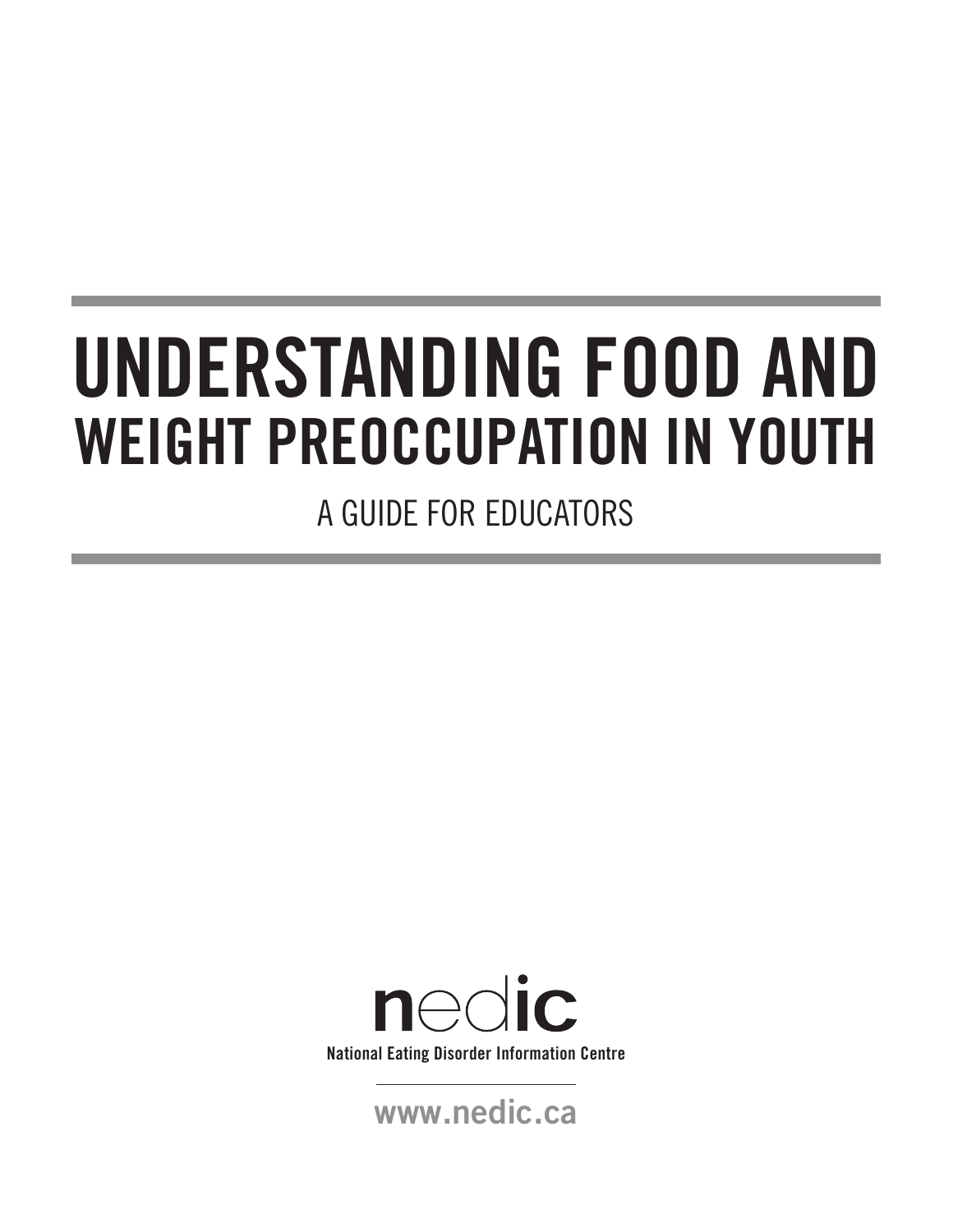# **DISORDERED EATING**

Disordered eating is a term describing eating behaviours that are problematic but do not meet the criteria for a diagnosable eating disorder. These unhealthy behaviours include fasting or food restriction, yo-yo dieting, compulsive overeating, and steroid use. Weight and shape preoccupation and a drive for perfection are common among individuals with disordered eating. For some individuals, disordered eating may arise periodically. It can also be triggered by a particular life stressor (e.g., transferring to a new school, a relationship conflict), illness, or preparing for an athletic event.

# **EATING DISORDERS**

When disordered eating starts to get in the way of a student's everyday life and activities or is used to cope with strong feelings, educators should become vigilant. Disordered eating that goes unaddressed can develop into an eating disorder.

An eating disorder may serve specific functions in an individual's life, such as regulating or numbing emotions, suppressing traumatic memories, providing a sense of achievement, or masking feelings of inadequacy or self-hate.

Eating disorders are extreme expressions of a range of body shape/weight- and food-related issues. They include anorexia nervosa, bulimia nervosa, and binge-eating disorder. Others involve signs and symptoms that are not consistent with the all of the diagnostic criteria for one of these three eating disorders (e.g., someone who induces vomiting but does not binge eat and is not underweight), yet still interfere significantly with normal functioning. All eating disorders are serious mental illnesses and can be life-threatening.

**DISCLAIMER:** Only a qualified health professional can diagnose an eating disorder. This information is meant only to act as a guide to offer support to students and is not, under any circumstances, a guide for official diagnosis. If you are concerned about the wellbeing of your students, please contact your school's administration, social worker, or psychologist.

# **Warning signs:**

- Excessive concern about one's weight, size, or shape.
- Preoccupation with food and nutrition.
- Extreme concern about being judged by others on appearance and behaviour.
- Depression or irritability.
- Guilt or shame about eating.
- Rigid and ritualistic eating behaviours.
- Progressive elimination of foods from one's diet.
- Feeling fat despite being at a low or "average" weight.
- Exercising through fatigue, illness, or injury.
- Noticeable weight loss or weight fluctuations.
- Vomiting or laxative abuse.

# **BODY-BASED BULLYING**

Body-based bullying among youth is prevalent in the school setting. It is a leading cause of body dissatisfaction and low selfesteem, which in turn can contribute to the development of an eating disorder.

#### **Some facts:**

- Research shows that 40% of 11- and 12-year-olds are teased about their appearance, making body-based bullying the most common form of bullying in schools.
- Over half of bullied students do not report being bullied to a teacher.
- Poor body-image, as a result of being bullied, leads individuals to not voicing their opinions and avoiding academic, social, and economic opportunities.
- Teachers can play an instrumental role in preventing bullying from occurring in schools.

#### **What can educators do?**

Educators should have a zero-tolerance policy for body-based bullying. It is important that students feel safe and accepted in their learning environment.

Educators should be approachable and supportive so that students feel comfortable reporting bullying incidents to them.

NEDIC's outreach and education team is available to deliver workshops for educators on preventing and addressing body-based bullying. For more information, visit **[nedic.ca/presentation-outreach](https://nedic.ca/presentation-outreach/)**